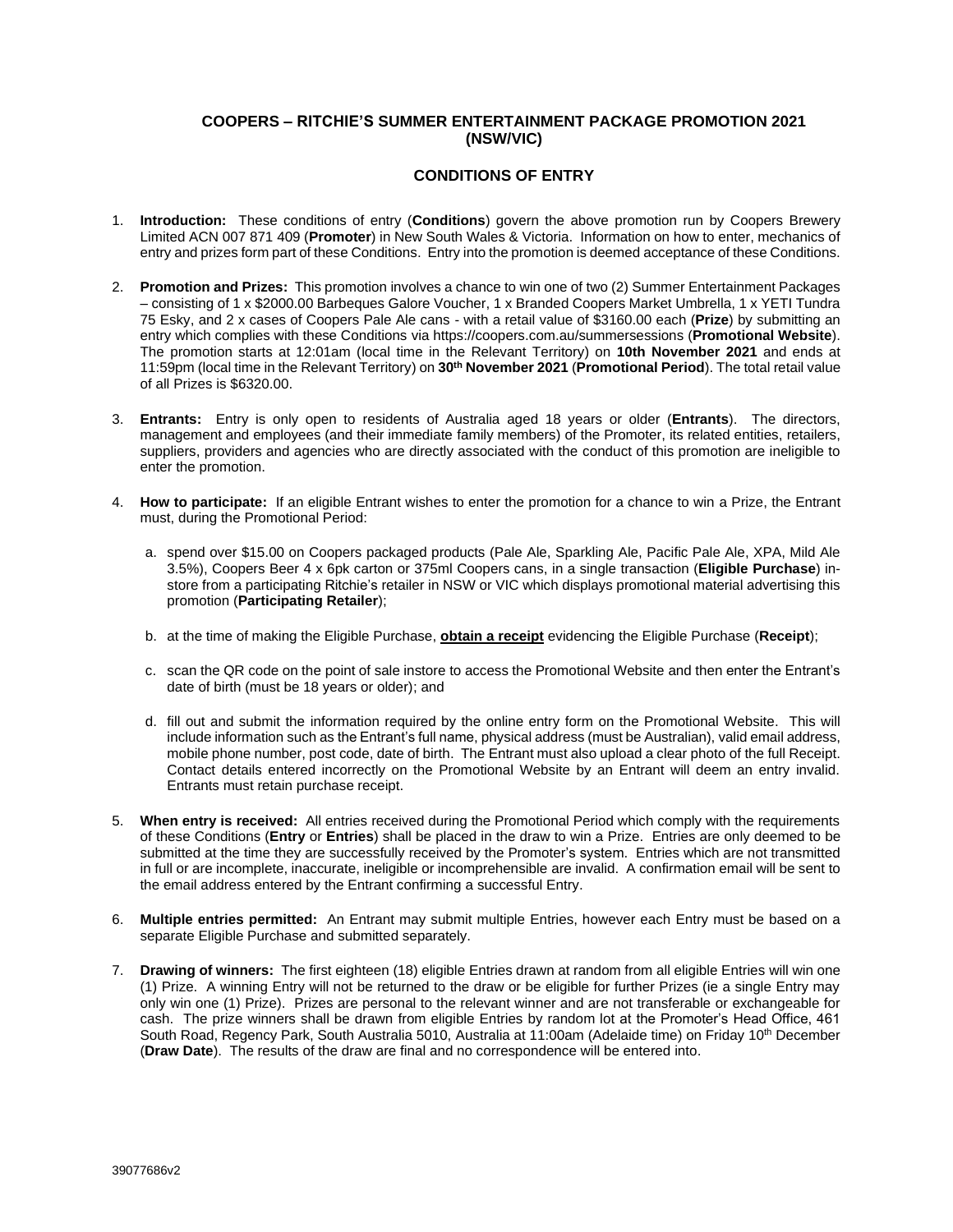- <span id="page-1-1"></span>8. **Validation of winners:** A Prize will only be awarded following any winner validation and verification that the Promoter requires in its sole discretion. The verification tests and procedures shall be determined by the Promoter in its absolute discretion.
- 9. **Notification of winners:** The winners will be notified in writing by email within two (2) business days of the Draw Date (or the re-draw date in paragraph [10,](#page-1-0) if applicable) that they have won a Prize and will be provided with details of how their Prize is to be delivered or collected. All reasonable steps to notify the winners of the results of the promotion will be taken by the Promoter.
- <span id="page-1-0"></span>10. **Unclaimed Prizes:** If a Prize is not claimed by the relevant winner or the relevant winner cannot be readily verified or identified to the Promoter's satisfaction within ninety (90) days of the Draw Date, that winner will be taken to have forfeited their Prize, and the promotion will be re-drawn within seven (7) days in respect of the forfeited Prize at the same time of day and place as the original draw, subject to any directions from a regulatory authority.
- 11. **Publication of winners' names:** The Promoter will, within seven (7) days of the Draw Date (or the re-draw date under paragraph [10](#page-1-0) if applicable), publish each winner's name on the Promotional Website. The winner's details shall remain on the Promotional Website for at least twenty eight (28) days.
- 12. **Verification of Entrant:** Entrants can only enter in their own name. Entrants who provide incorrect, misleading or fraudulent information are ineligible to participate in the promotion and all entries of an Entrant who is deemed by the Promoter to be ineligible to participate may, at the discretion of the Promoter, be deemed invalid. The Promoter reserves the right to request the Entrant produce (within the requested time) appropriate photo identification or other documentation (to the Promoter's satisfaction, at its sole discretion) in order to confirm the Entrant's identity, age, residential address, eligibility to enter and claim a Prize, and any information submitted by the Entrant in entering the promotion, before issuing a Prize. If the documentation required by the Promoter is not received by the Promoter (or its nominated agent) or an Entrant or entry has not been verified or validated to the Promoter's satisfaction then all the entries of that Entrant will be ineligible and deemed invalid and any Prize awarded to such Entrant shall be forfeited and subject to re-draw as described in paragraph [8](#page-1-1) of these Conditions.
- 13. **Validity of Entry:** The Promoter reserves the right to verify the validity of any and all Entries and reserves the right to disqualify any Entrant for: (a) tampering with the entry process or Promotional Website; (b) submitting an Entry which is not in accordance with these Conditions; or (c) if the Entrant is engaged in any unlawful or other improper misconduct calculated to jeopardise the fair and proper conduct of the promotion. The Promoter's legal rights to recover damages or other compensation from such an offender are reserved.
- 14. **Collection of Prize:** The Promoter will make the Prize available to the winner for collection at the nominated premises of the Participating Retailer. The Prize must be collected at pre-agreed time during the Participating Retailer's ordinary business hours. All Prizes shall be collected within twenty eight (28) days of the date the winner's identity and entitlement to the Prize is verified following the Draw Date (or the re-draw date, for unclaimed Prizes).
- 15. **Prize taken at winner's risk:** The Prize is, subject to paragraph [18,](#page-2-0) accepted and used at the winner's risk. No compensation will be payable if the winner is unable to or refuses to accept the Prize at the times stated for whatever reason. Any Prize that is not taken within ninety (90) days of the Draw Date (or re-draw date under paragraph [10,](#page-1-0) if applicable) for any reason is forfeited any may dealt with as the Promoter sees fit, unless otherwise required by a law or regulatory authority.
- 16. **Prohibited entries:** The use of any automated entry software or any mechanical, electronic or other means that allows an Entrant to automatically enter repeatedly is prohibited and will render all entries submitted by that Entrant invalid. Any attempt, deliberate or otherwise, to cause malicious damage or interference with the normal functioning of the Promotional Website or the information on the Promotional Website, or to otherwise undermine the legitimate operation of this promotion may be a violation of criminal and civil laws and, should such an attempt be made, whether successful or not, the Promoter reserves the right to seek damages to the fullest extent permitted by law. If the Promoter suffers loss or incurs any costs in connection with any breach of these Conditions or any other legal obligation by an Entrant, the Entrant agrees to indemnify the Promoter for those losses, damages and costs.
- 17. **Where promotion cannot proceed:** If this promotion is interfered with in any way or otherwise not capable of being conducted in the manner reasonably anticipated by the Promoter due to any reason beyond the reasonable control of the Promoter, such as technical difficulties, cyber attack, unauthorised intervention, fraud or illegality or unavailability of Prizes, the Promoter reserves the right, in its sole discretion, to the fullest extent permitted by law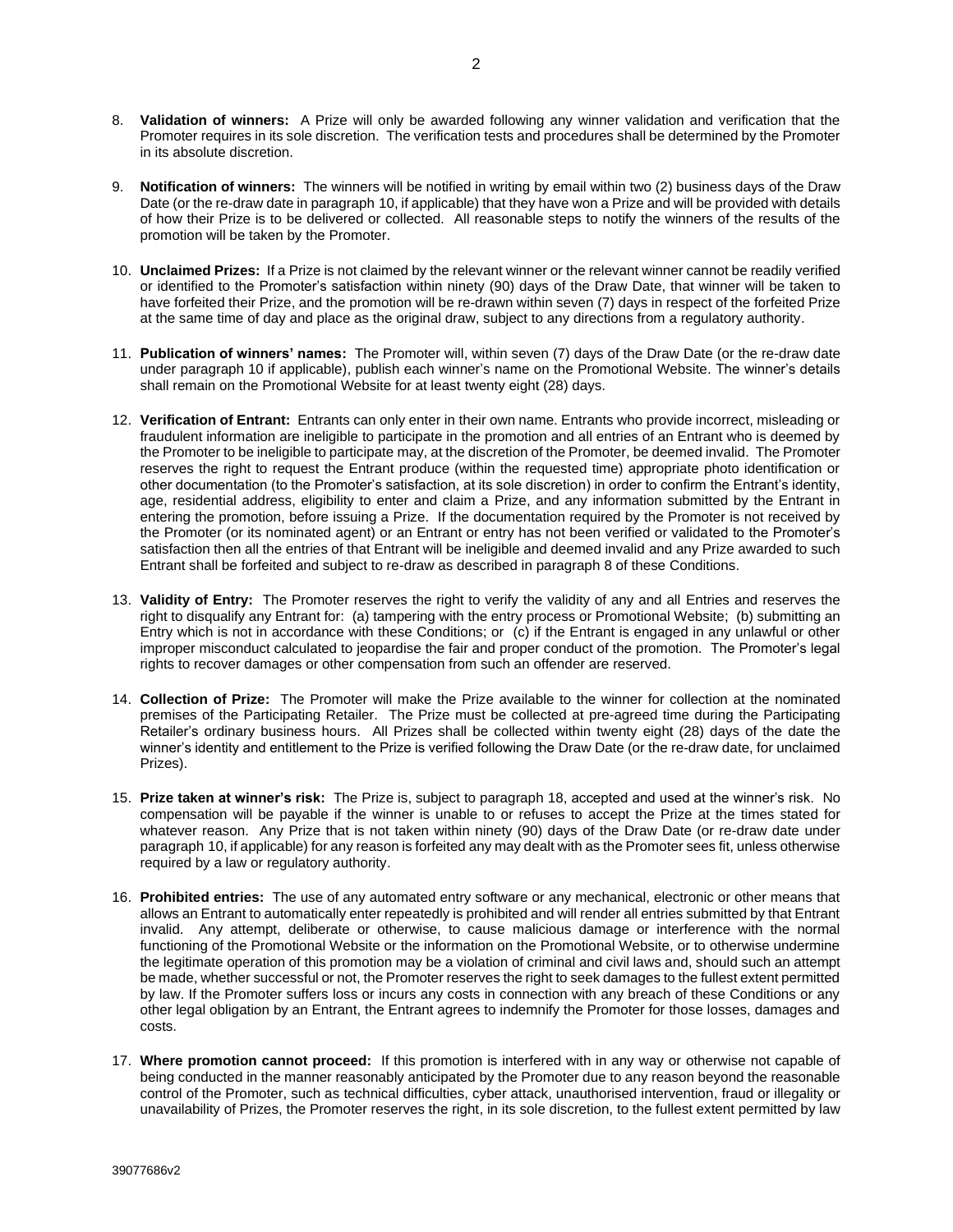and subject to any written directions from a regulatory authority, to modify, suspend, terminate or cancel the promotion, as appropriate. If it is necessary for the Promoter to provide a substitute prize, the Promoter will use reasonable attempts to reach agreement with the winner regarding the substitute prize, which shall be of the same or greater value than the Prize.

- <span id="page-2-0"></span>18. **Consumer guarantees:** Nothing in these Conditions limits, excludes or modifies or purports to limit, exclude or modify the statutory consumer guarantees as provided under the Competition and Consumer Act, as well as any other implied warranties under similar consumer protection laws in the States and Territories of Australia (**Non-Excludable Guarantees**). Except for any liability that cannot by law be excluded, including the Non-Excludable Guarantees, the Promoter (including its respective officers, employees and agents) excludes all liability (including negligence), for any personal injury; or any loss or damage (including loss of opportunity), whether direct, indirect, special or consequential, arising in any way out of the promotion or any prize.
- 19. **Limit on liability:** Except for any liability that cannot by law be excluded, including the Non-Excludable Guarantees, the Promoter (including its respective officers, employees and agents) is not responsible for and excludes all liability (including negligence), for any personal injury; or any loss or damage (including loss of opportunity), whether direct, indirect, special or consequential, arising in any way out of: (a) any technical difficulties or equipment malfunction (whether or not under the Promoter's control); (b) any theft, unauthorised access or third party interference; (c) any entry or prize claim that is late, lost, altered, damaged or misdirected (whether or not after their receipt by the Promoter) due to any reason beyond the reasonable control of the Promoter; (d) any variation in prize value to that stated in these Conditions; (e) any tax liability incurred by a winner or entrant; or (f) acceptance and/or use of a prize.
- 20. **Consent to using likeness:** Entrants consent to the Promoter using their name, likeness, image and/or voice in the event they are a winner (including photograph, film and/or recording of the same) in any media for an unlimited period without remuneration for the purpose of promoting this promotion (including any outcome), and promoting any products manufactured, distributed and/or supplied by the Promoter.
- 21. **Privacy collection statement:** The Promoter collects and uses each Entrant's personal information (as defined in the Privacy Act 1988 (Cth)) submitted in connection with this promotion for the purposes of:
	- a. administering the promotion (including validating Entries and delivering prizes);
	- b. publishing and promoting the results of this promotion in accordance with these Conditions;
	- c. complying with legal requirements relating to this promotion (such as keeping records and sending results to relevant regulatory authorities, if necessary);
	- d. analysing product sales, customer demographics and related internal business purposes;
	- e. allowing the Promoter to send Entrants direct marketing communications about the Promoter's goods and services (provided that such Entrant has not opted-out of receiving such communications.
- 22. **Privacy Policy:** The Promoter's Privacy Policy sets out more information about how the Promoter handles personal information, how to access and seek correction of personal information and make a complaint about the Promoter's use of personal information. The Promoter's Privacy Policy is available on the Promotional Website (link in paragraph [2](#page-0-0) of these Conditions) or upon request by contacting the Promoter's Privacy Officer at: [coopers@coopers.com.au.](mailto:coopers@coopers.com.au)
- 23. **Disputes:** In the event an Entrant has any concerns or complaints in respect of this promotion, the Entrant may direct that concern or complaint to the Promoter via email to < email >. The Promoter will act reasonably in responding to any concern or complaint and will endeavour to respond within a reasonable time.
- 24. **Governing law:** Each Entrant acknowledges and agrees that the promotion and these Conditions are governed by the laws of South Australia and each Entrant submits to the non-exclusive jurisdiction of the courts of South Australia and any courts competent to hear appeals from those courts.
- 25. **Responsible consumption of alcohol:** The Promoter encourages consumers to enjoy alcohol responsibly. The NSW liquor promotion guidelines and intoxication guidelines are available at [www.liquorandgaming.nsw.gov.au.](http://www.liquorandgaming.justice.nsw.gov.au/) Legal aged consumers are advised to consider the 'Reducing the risk of alcohol-related harm for adults guideline